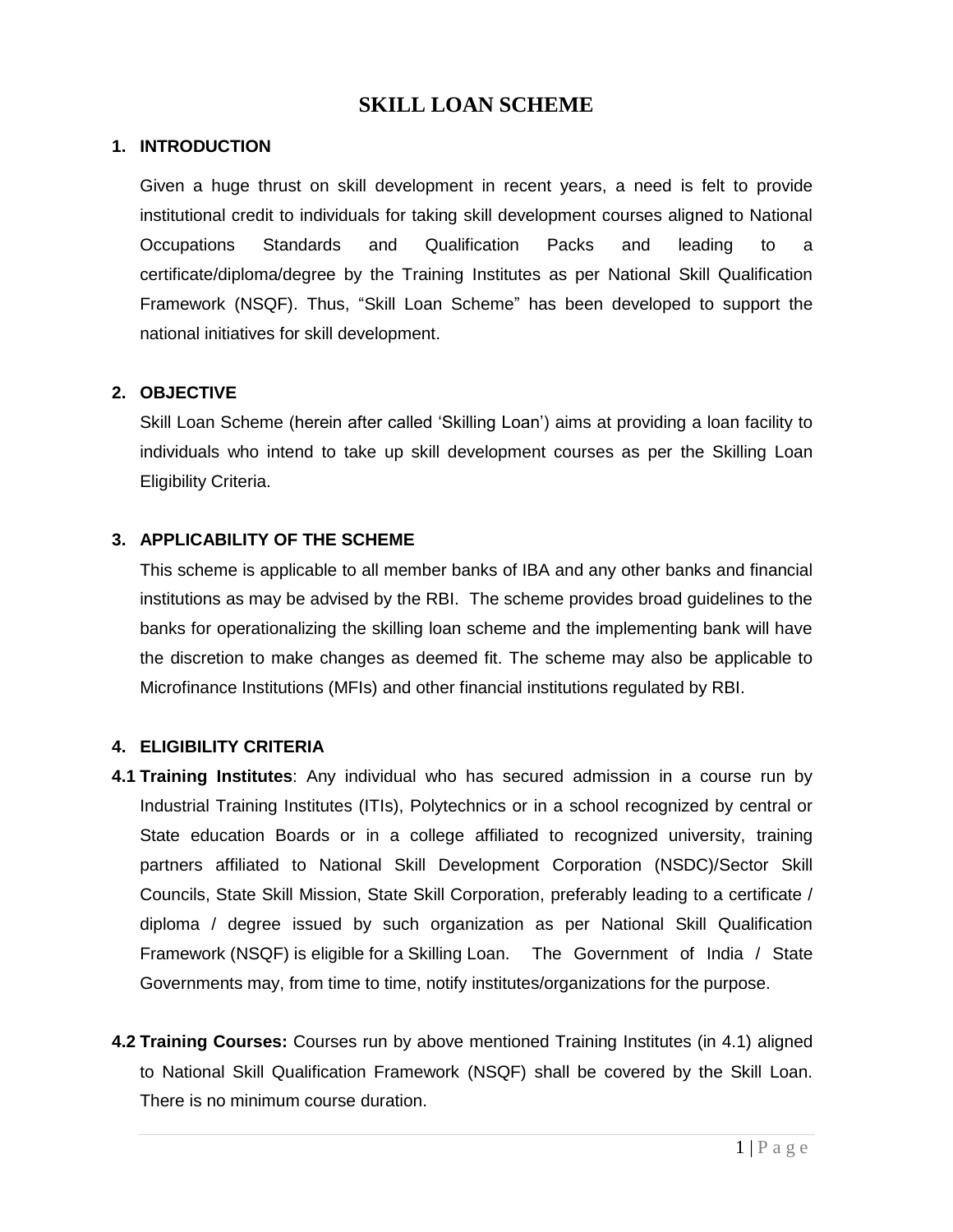- 4.3 **Nationality :** The applicant should be an Indian National
- 4.4 **Minimum Age :** There is no specific restriction with regard to the age of the student to be eligible for skilling loan. However, if the student is a minor, while the parent executes documents for the loan, the bank will obtain a letter of acceptance/ratification from him / her upon attaining majority.
- 4.5 **Minimum Qualification**: As required by the enrolling institutions/organizations as per NSQF.
- 4.6 **Know your customer (KYC) norms**: Aadhar number will also be considered as a valid proof for KYC norms in addition to other identity and address proof as determined by respective banks/ lending institutes

## **5. QUANTUM OF FINANCE**

Loans will be in the range of Rs. 5,000/- to Rs. 150,000/-. The estimated per month fees, based on sector & NSQF level, will be available with the NSDC. Skill loan could be availed by beneficiaries of other grant/reward based Government schemes for skill training to cover the cost of such skill training not covered under such grant/reward.

## **6. EXPENSES CONSIDERED FOR LOAN**

- 6.1. Tuition / course fee. Banks shall pay such tuition / course fee directly to the Training Institute
- 6.2. Any other reasonable expenditure found necessary for completion of the course including but not limited to assessment fee, Examination fee, Library charges, Laboratory fee, Caution deposit, Purchase of books, equipment's and instruments (As such courses are localized boarding, lodging may not be necessary based on the cost of living in the particular area. However, wherever it has been found necessary, the same could be considered on merit).

## **7. MARGIN**

The banks/MFIs can charge a nominal margin money as down-payment from the student, to keep the student serious about the course. However, the down-payment and the amount paid as Interest during the course (Clause11) together should not exceed 10% of the total course amount.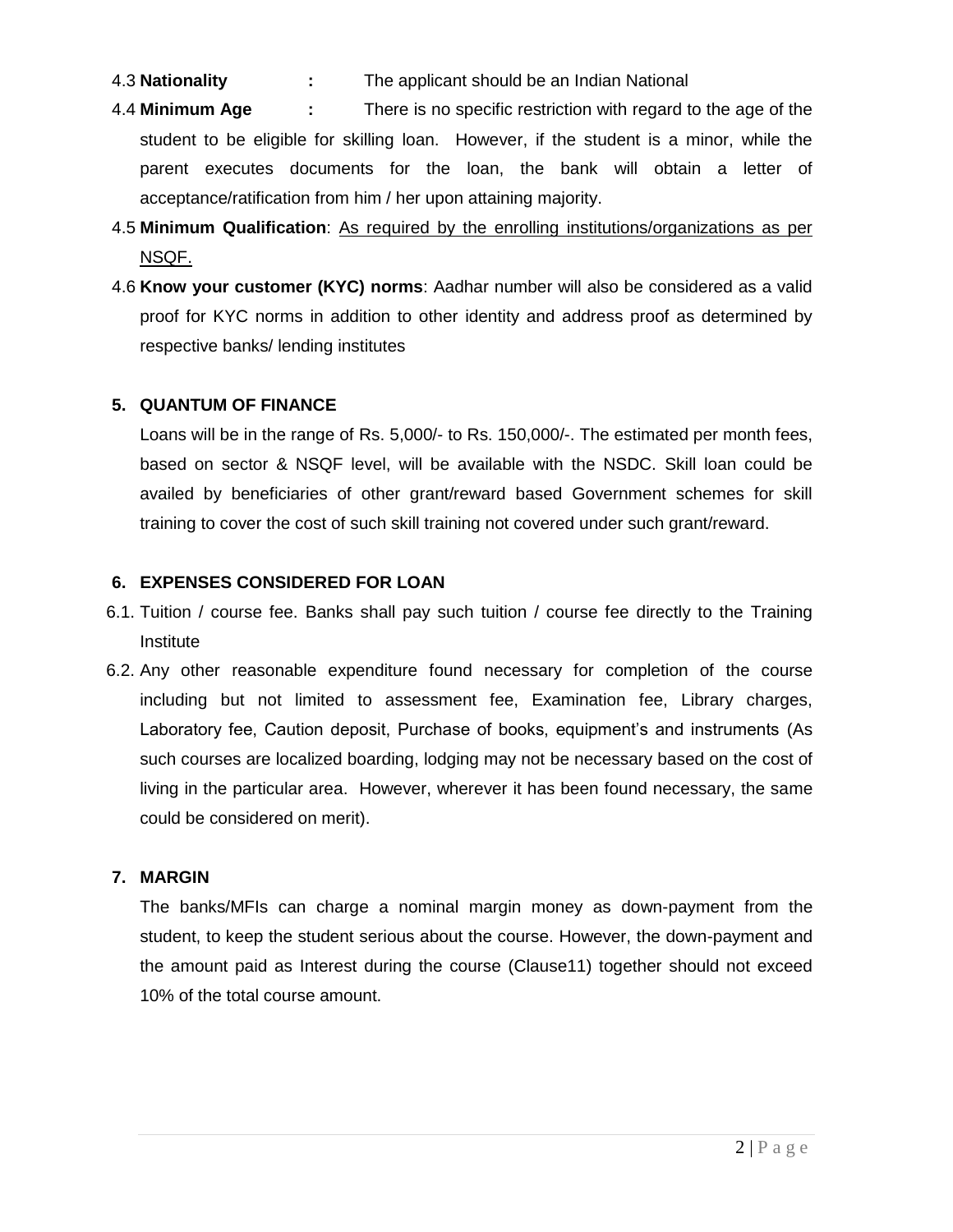## **8. RATE OF INTEREST**

Interest rate to be charged linked to the base rate of banks as decided by the individual banks or at reduced rate, if an interest subsidy is provided by the Central / State Govt. to all or a class of beneficiaries proposed to be targeted. Simple Interest will be charged during the study period and upto commencement of repayment.

Note :

• Servicing of interest during study period and the moratorium period till commencement of repayment is optional for students.

• 1% interest concession may be provided by the bank, if interest is serviced during the study period and subsequent moratorium period prior to commencement of repayment.

## **9. PROCESSING CHARGES**

No Processing fee will be charged by Banks/MFIs.

#### **10. SECURITY**

No collateral for such skilling loan will be taken. Banks have option to apply to the National Credit Guarantee Trust Company Ltd (NCGTC) for credit guarantee against defaults and NCGTC will provide such guarantee at nominal guarantee fee which shall not exceed 0.5% of the amount outstanding. Such credit guarantee cover will be for a maximum of 75% of the outstanding loan amount (including interest, if any). In special cases such as the North Eastern region (NE) and Left Wing Extremism (LWE) affected areas the percentage may be increased on the discretion of NCGTC. Banks may like a diversion on whether to pass on levy of guarantee fee to the borrower or not.

## **11. MORATORIUM PERIOD**

In order to instill repayment behavior and get some commitments from the students, the bank may have installment during the course period itself. However, the total amount paid by the student as down-payment (Clause 7) and EMI during the course together should not exceed 10% of the total course value.

However, it is advised that the banks consider moratorium for specific courses or certain sections of the students. Upon completion of the course, repayment will start after a moratorium period as indicated below: